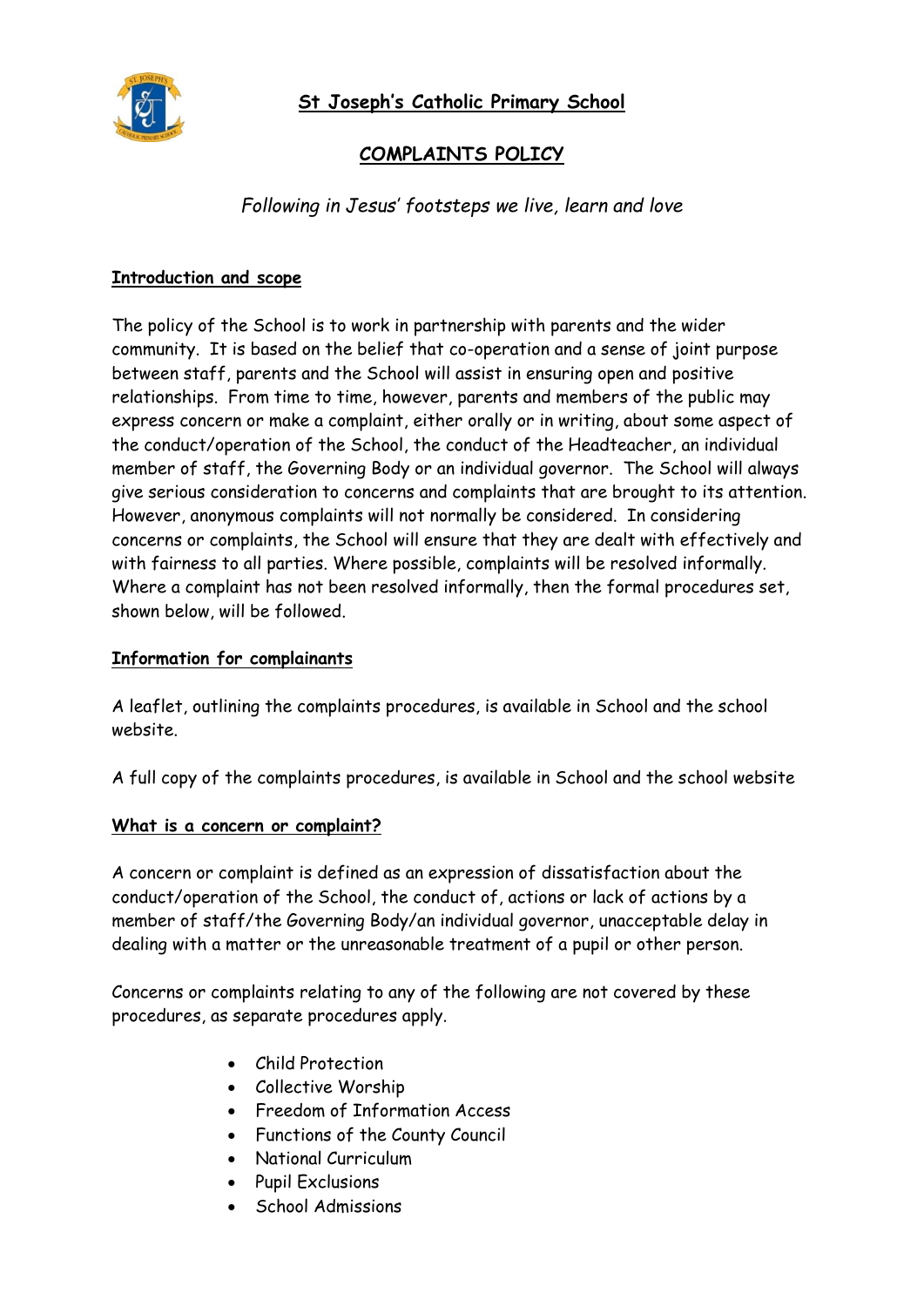- Services provided by other organisations on the school site or through the school
- Sex Education
- Staff Grievance
- Special Educational Needs assessment and statementing procedure
- Whistleblowing by an employee

Serious complaints or allegations relating to the abuse of children, assault, criminal or financial matters are also subject to separate procedures. (See Section 11)

## **Making a complaint - who to complain to**

If the complaint is about:

- Something that has happened or failed to happen in School, contact the Headteacher;
- The actions of the Headteacher, contact the Chair of Governors via the School;
- The actions of a governor, contact the Chair of Governors via the school;
- The Chair of Governors, contact the Clerk to Governors via the School
- The actions of the governing body, contact the Clerk to Governors via the **School**

The School and Governing Body would in most cases hope to resolve concerns and complaints at an informal stage, but the procedures allow for formal consideration of a complaint and an appeal stage if matters cannot be resolved.

The School is committed to dealing with complaints as speedily as possible and would plan to complete each stage within 20 school days. From time to time, it may not be possible to complete the process in that timescale. Where that is not possible the complainant will be informed of any delays.

Where complaints are made against an individual member of the School staff, that person will be informed of the complaint at the earliest opportunity.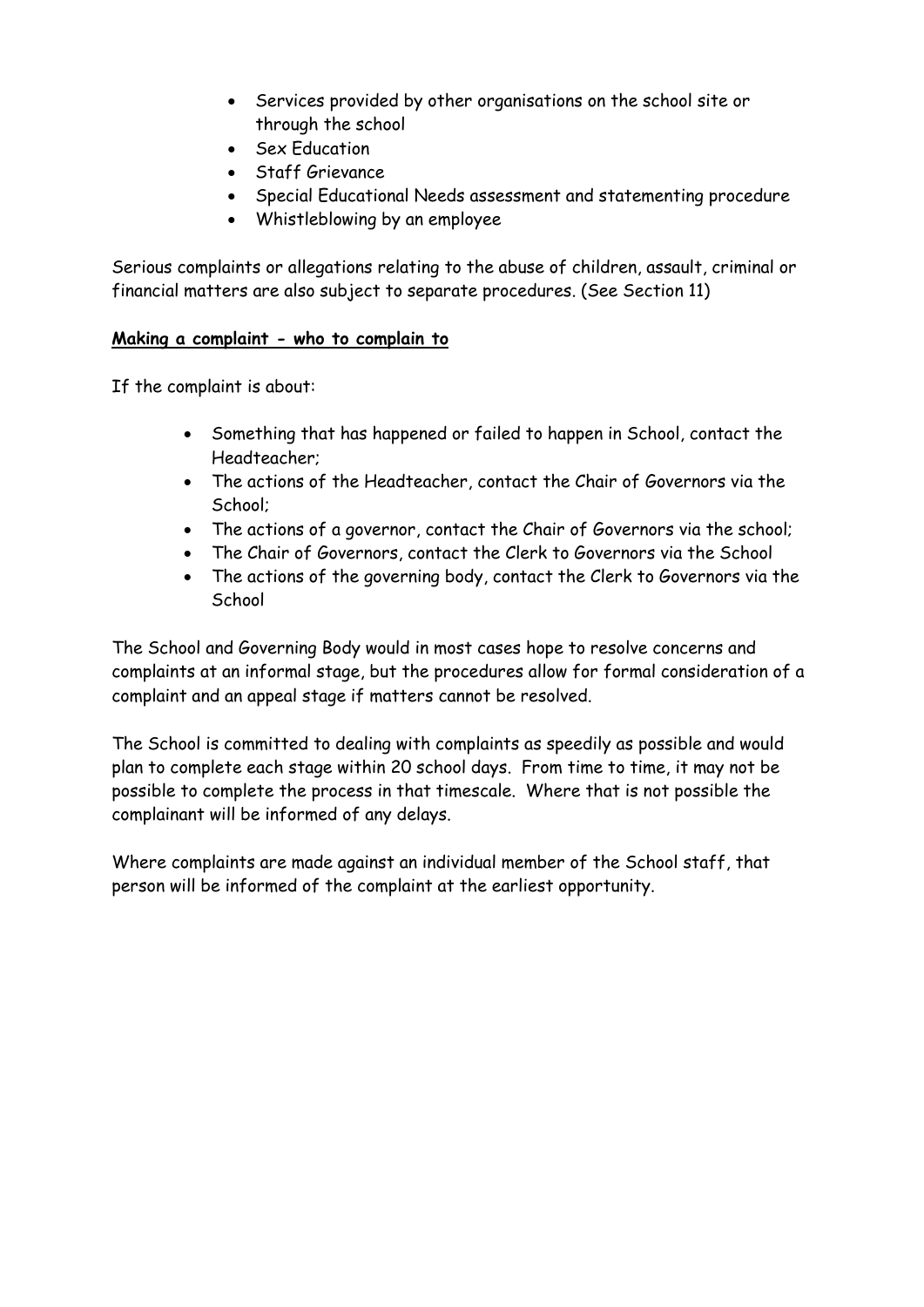# **The Complaints Procedures**

# **Informal stage**

The School will seek to resolve concerns and complaints informally with the member of staff or governor concerned and encourage the complainant to discuss with them the matters causing them concern. However, if that does not resolve the problem then the matter should formally be brought to the attention of the Headteacher (complaints and concerns about governors should be made to the Chair of Governors).

The Headteacher (or Chair of Governors) will then seek to resolve the matter informally and will:

- acknowledge the complaint;
- make enquiries to establish the facts;
- seek advice as appropriate;
- attempt to resolve the matter informally;
- establish whether or not the complainant is satisfied;
- advise complainants of the next stages if they wish to proceed to a formal consideration of the complaint;
- make a brief note of the complaint and the outcome.

This stage would normally be expected to be completed in 20 school days. A complainant wishing to proceed to the formal stage of the procedure should normally notify the Headteacher/Chair of Governors within 20 school days of being notified of the outcome of the informal stage.

The informal stage will not be used if the allegations made refer to:

- criminal activity which may require the involvement of the police
- financial or accounting irregularities
- abuse of children.

# **Formal stage**

Where an informal complaint has not been resolved to the satisfaction of the complainant or the complainant has indicated they wish to go straight to the formal stage the Headteacher (or Chair of Governors as appropriate) will:

- ensure the complainant is aware of the procedures;
- require a written record of the complaint (someone else may write this on behalf of the complainant);
- formally acknowledge the complaint;
- seek advice as appropriate;
- if the complaint concerns a member of staff (or governor) inform them and provide them with a copy of the complaint;
- arrange for a full investigation of the complaint;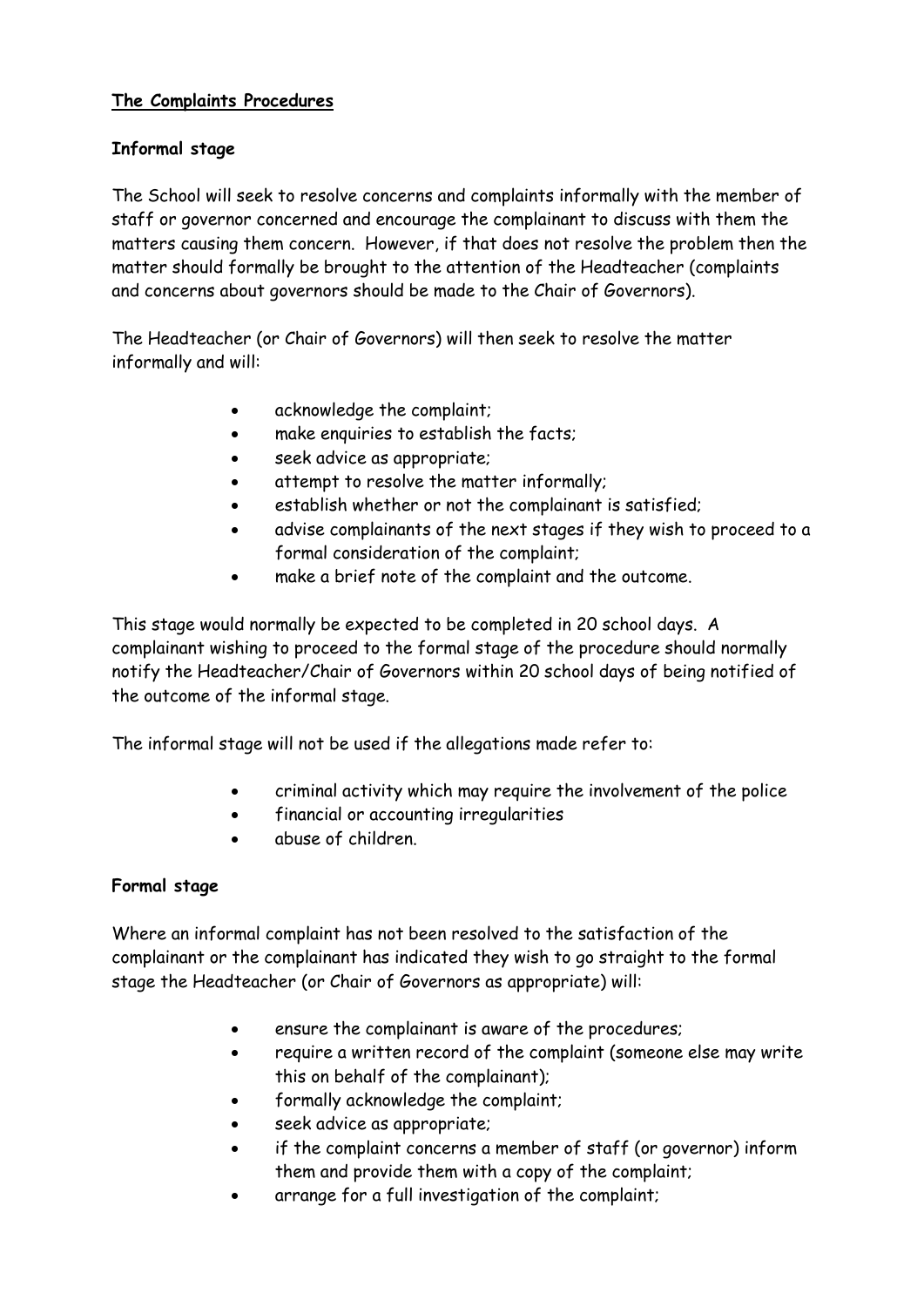- prepare a report as a result of the investigation and consider actions to be taken;
- advise the complainant of the outcome. Where it is considered no further action is needed or the complaint is unsubstantiated, the complainant should be advised, in writing. They should also be informed of their right to appeal to the Complaints Appeals Committee within 20 school days;
- make a record of the complaint and its outcome, this should be retained for School records.

This stage would normally be expected to take no more than 20 school days. The Governing Body should be informed in general terms of all formal complaints.

# **Appeals stage**

The Complaints Appeals Committee of the Governing Body will consider complaints where the Headteacher (or Chair of Governors) has not been able to resolve the complaint to the satisfaction of the complainant and the complainant wishes to appeal. Any appeal must be made in writing to the Clerk to the Governing Body (the School will advise the complainant of the contact details). The Committee will be convened by the Clerk to the Complaints Appeals Committee (Governing Body) and will:

- consider the written materials;
- consider the complaint and the Headteacher's (or Chair's) action;
- invite the Headteacher or Chair of Governors (as appropriate) and the complainant to the meeting;
- seek advice and support as necessary.

At the end of their consideration the Committee will:

- determine whether to dismiss or uphold the appeal in whole or part, including, if appropriate, referring the matter back to the Headteacher/Chair of Governors for further consideration;
- where upheld, decide on appropriate action;
- advise the complainant and Headteacher of their decision;
- advise the complainant of any further action they may wish to take if they remain dissatisfied.

The Clerk to the Committee will arrange for the School's Complaints Register to be amended to include a brief summary of the complaint and the decision of the Complaints Appeals Committee and for the matter to be reported to the Governing Body.

This stage would normally be expected to take no more than 20 school days.

In cases where the matter has been referred back for further consideration the Complaints Appeals Committee will be reconvened.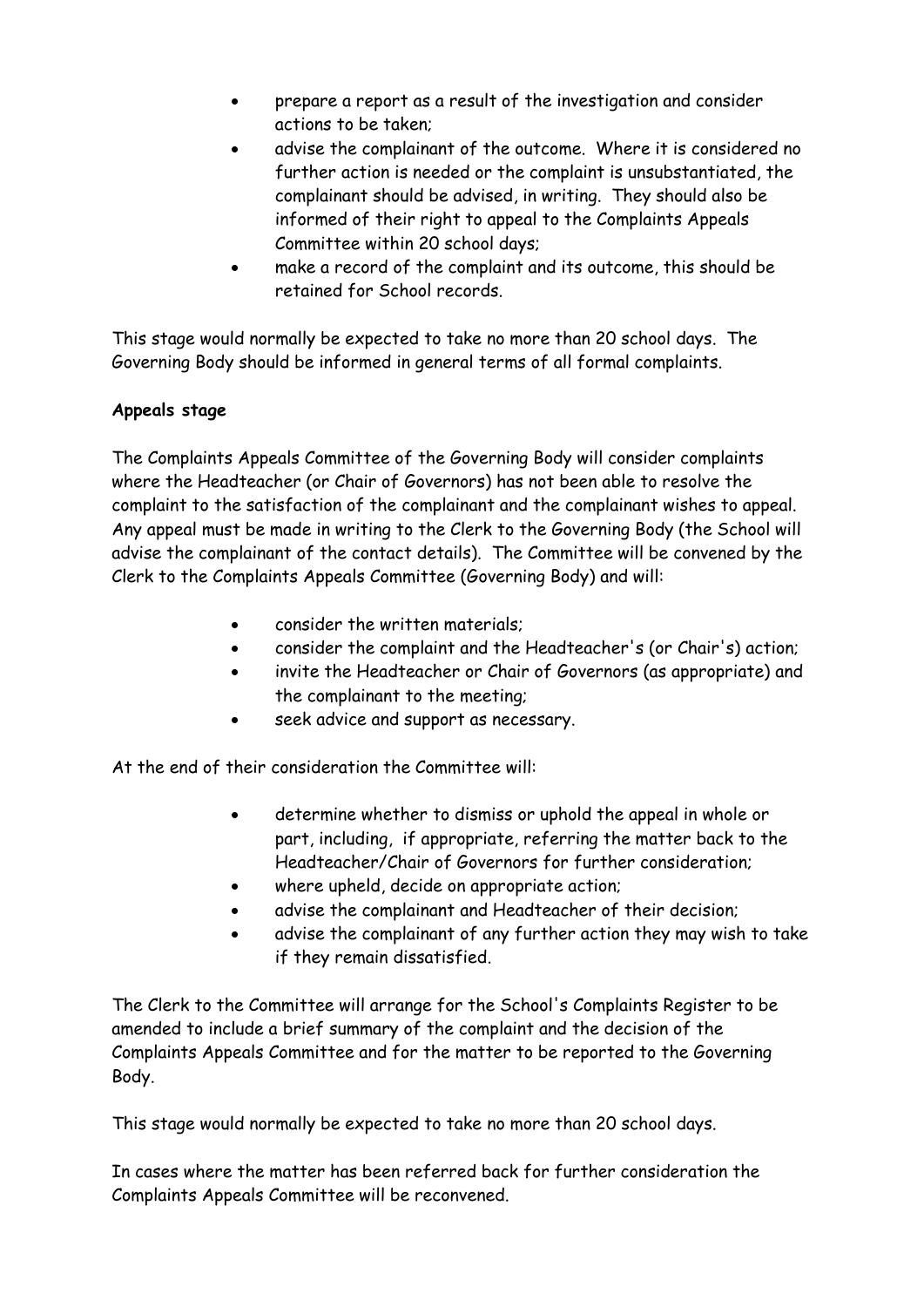## **Further stages**

These procedures do **not** include a further appeal to the Local Authority and in the case of Church Schools the Diocesan/Church Authority, but complainants who remain unsatisfied with the outcome may refer the complaint to the Secretary of State for Education and Skills. Following the Education and Inspections Act 2002 parents may take certain unresolved complaints to Her Majesty's Chief Inspector of Schools.

## **Withdrawal of a complaint**

If the complainant wishes to withdraw their complaint, they will be asked to confirm this in writing.

## **Complaints about a governor, the Chair of Governors or the Governing Body**

Complaints about a governor should be referred to the Chair of Governors who will investigate and respond to the complainant. In dealing with this matter the Chair should seek advice from the Local Authority's Governor Services Team or Diocesan/Church Authority Officer.

Any appeal against the Chair's response would be dealt with by the Complaints Appeals Committee.

Complaints about the Chair of Governors must be referred to the Clerk to Governors who would arrange for the complaint to be considered by the Complaints Appeals Committee of the Governing Body. Clerks to Governors should seek advice from the Local Authority's Governor Services Manager or their Diocesan/Church Authority Officer. Governor Services or the Diocesan/ Church Authority may be able to assist with any investigation.

## **The role of the Local Authority (LA) or Diocesan/Church Authority**

The Local Authority or, in the case of church schools, the Diocesan Church Authority's role is prescribed by legislation.

In responding to complaints about schools the LA will explain to the complainant:

- that schools are self-managing and are responsible for administering procedures that deal with complaints made against them;
- the appropriate procedures for their complaint and refer them to the Headteacher, Chair of Governors or Clerk as appropriate; and
- source of potential assistance, if appropriate.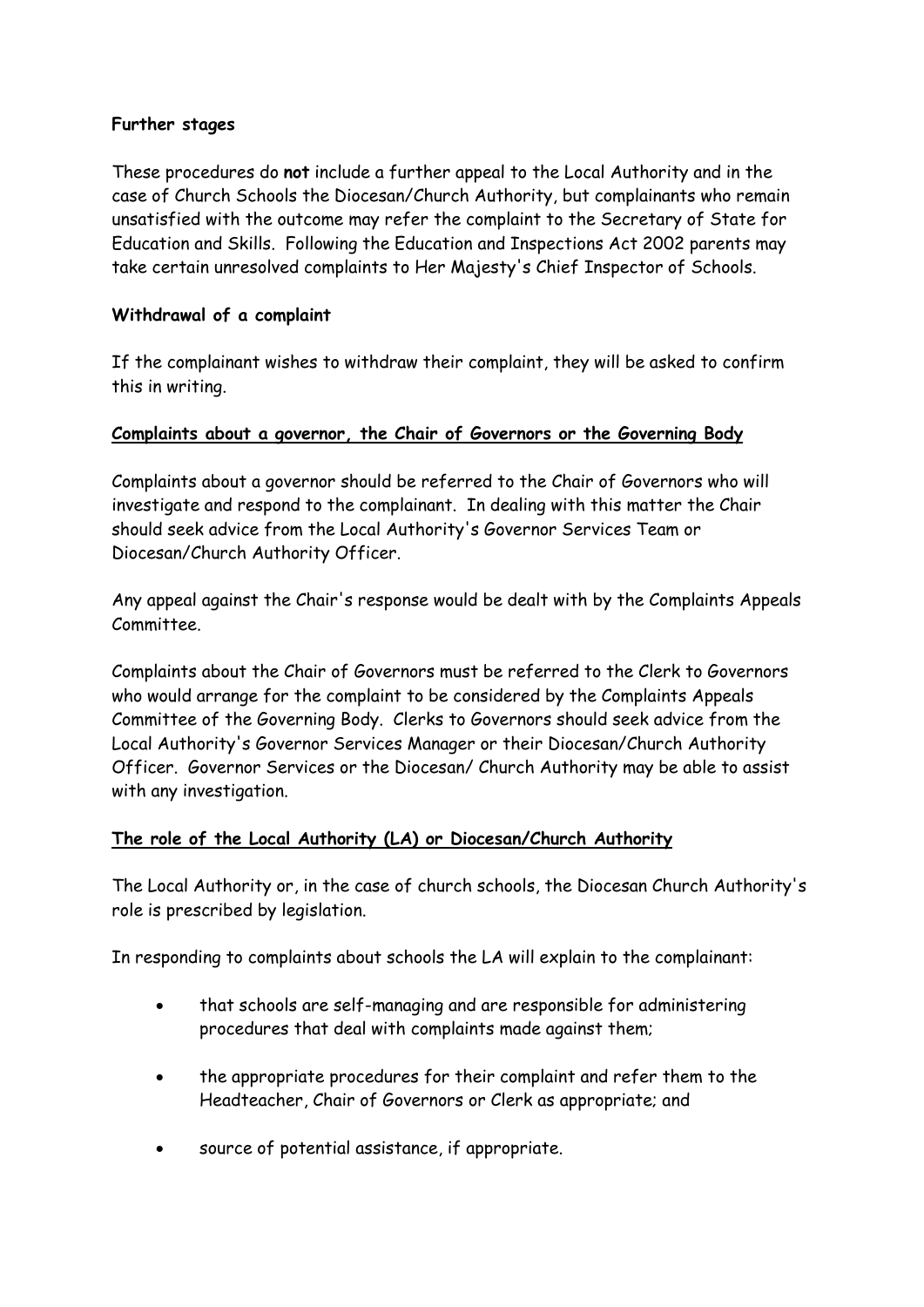#### **Next stages**

Anyone can complain to the Secretary of State for Education and Skills if he or she believes the governing body is acting "unreasonably" or is failing to carry out its statutory duties. However, intervention can only occur if the governing body or the LA has failed to carry out a legal duty or has acted "unreasonably" in the performance of a duty. Intervention would have to be expedient in the sense that there would have to be something that the Secretary of State for Education and Skills could instruct either party to do to put matters right.

The Education and Inspections Act 2002 allows a parent who remains unsatisfied with the outcome of certain complaints to refer the matter to Ofsted.

## **Complaints Record**

The School will maintain a written record of all formal complaints, how they were dealt with and the outcome in a complaints register.

#### **Serious allegations or complaints**

If the allegations refer to criminal activity which may require the involvement of the Police, the Headteacher should inform the Chair of Governors and seek the advice of the County Council.

If the allegations relate to financial or accounting irregularities involving misuse of public funds or assets or any circumstances which may suggest irregularities affecting cash, stores, property, remuneration or allowances, the Headteacher should inform the Chair of Governors and seek the advice of the Senior HR Officer and/or Resources Directorate so that the complaint can be investigated under the procedures normally applied for suspected financial irregularities. The Scheme for Financing Schools requires Resources Directorate to be notified immediately of all such irregularities.

If the allegations relate to the abuse of children, the Headteacher should seek the advice of the Senior HR Officer and/or the Director of Resources and/or other agencies such as Children's Social Care. Serious allegations of this nature **must** be referred under Child Protection Procedures to Children's Social Care. Reference should also be made to the separate procedure "Staff Facing Allegations of Physical/Sexual Abuse".

In all the above, consideration needs to be given to the possible suspension from duty, on full pay, of any member of staff concerned in accordance with the School's Disciplinary and Dismissal Procedure. Investigations at school level and the stages set out in this procedure are unlikely to proceed where external agencies are involved. Subsequently, an internal school investigation and other procedures (eg Disciplinary) may be involved.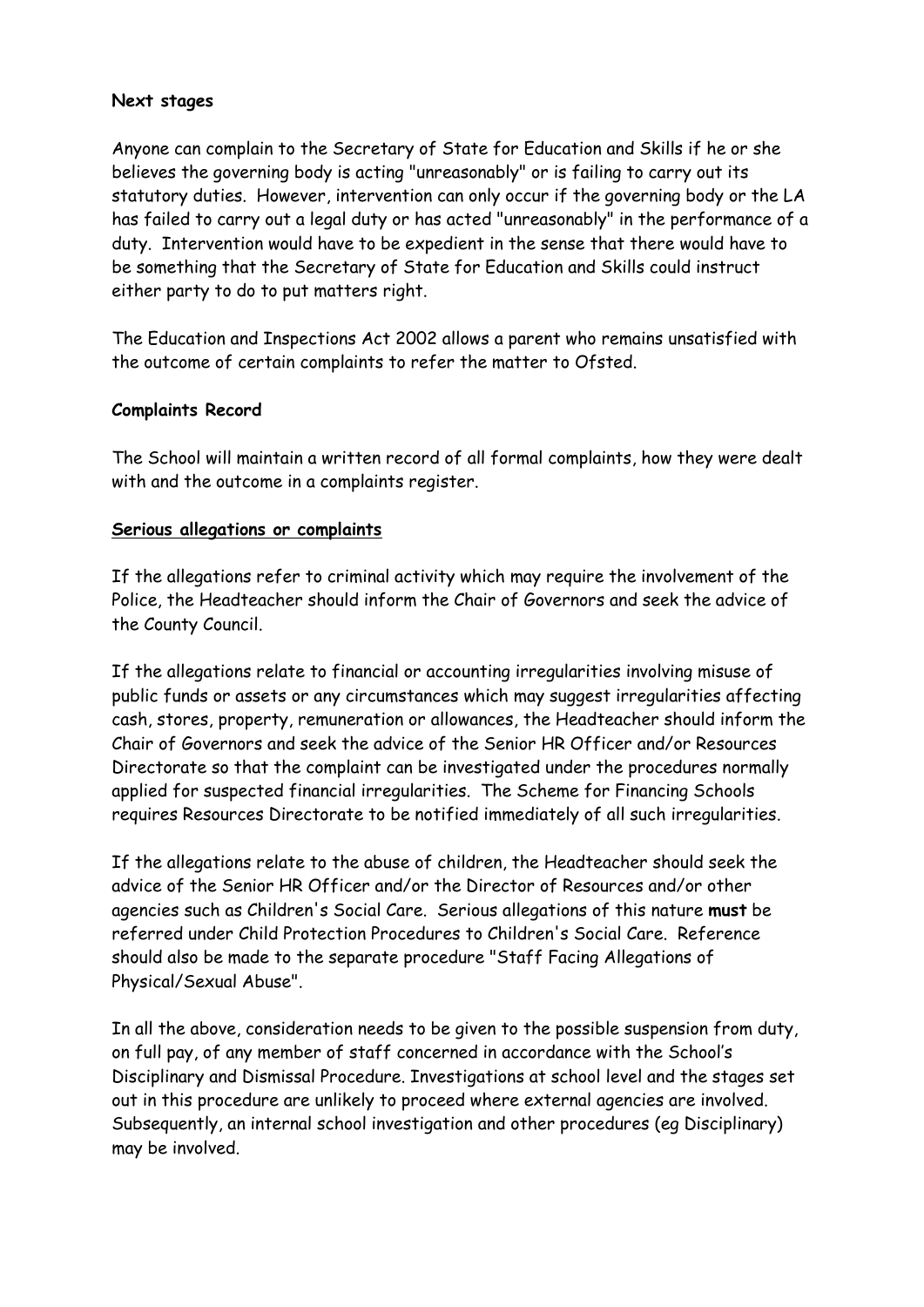## **Listening to your concerns and responding to your complaints**

## **We care about what you think**

At school we make many decisions every day. We try hard to do our best for all our pupils. Your views help us plan for the future. We like to know when things are going well. We also want parents to tell us about their worries, concerns or complaints as soon as possible. It is much easier for us to sort out a recent problem than something that happened some time ago.

If you are unhappy with the way your child is being treated, or any of our actions or lack of action, please feel able to tell us your concern. We know it can be difficult to question what a school is doing, but if you do not tell us what is worrying you, we cannot explain our actions or put things right. Our support and respect for you and your child will not lessen in any way.

## **Our promise to you**

- We will deal with your concern or complaint honestly and politely.
- It will be looked into thoroughly, fairly and as quickly as possible.
- We will keep you up-to-date with what we are doing.
- We will apologise if we have made a mistake.
- We will tell you what we are going to do to put things right.

# **What to do first**

If you have a concern about anything we do you can tell us by telephone, in person or in writing. If any of these are difficult for you, a friend or adviser can speak to us on your behalf. Most concerns or complaints will be sorted out quickly either by putting things right or by explaining the School's actions to you.

Try to go to the member of staff involved or your child's class teacher who will either deal with your issue or pass you on to someone who is more able to help.

Please remember the beginning or end of the school day can be a very busy time. If you talk to a teacher at these times, for practical reasons, it may not be possible to sort things out there and then. Be ready for the teacher to say she or he will see you or ring you as soon as possible. This is because we want to give your worries the attention they deserve. You should not be asked to wait more than a week and often she or he will discuss things with you much sooner. We hope this will be enough to put things right.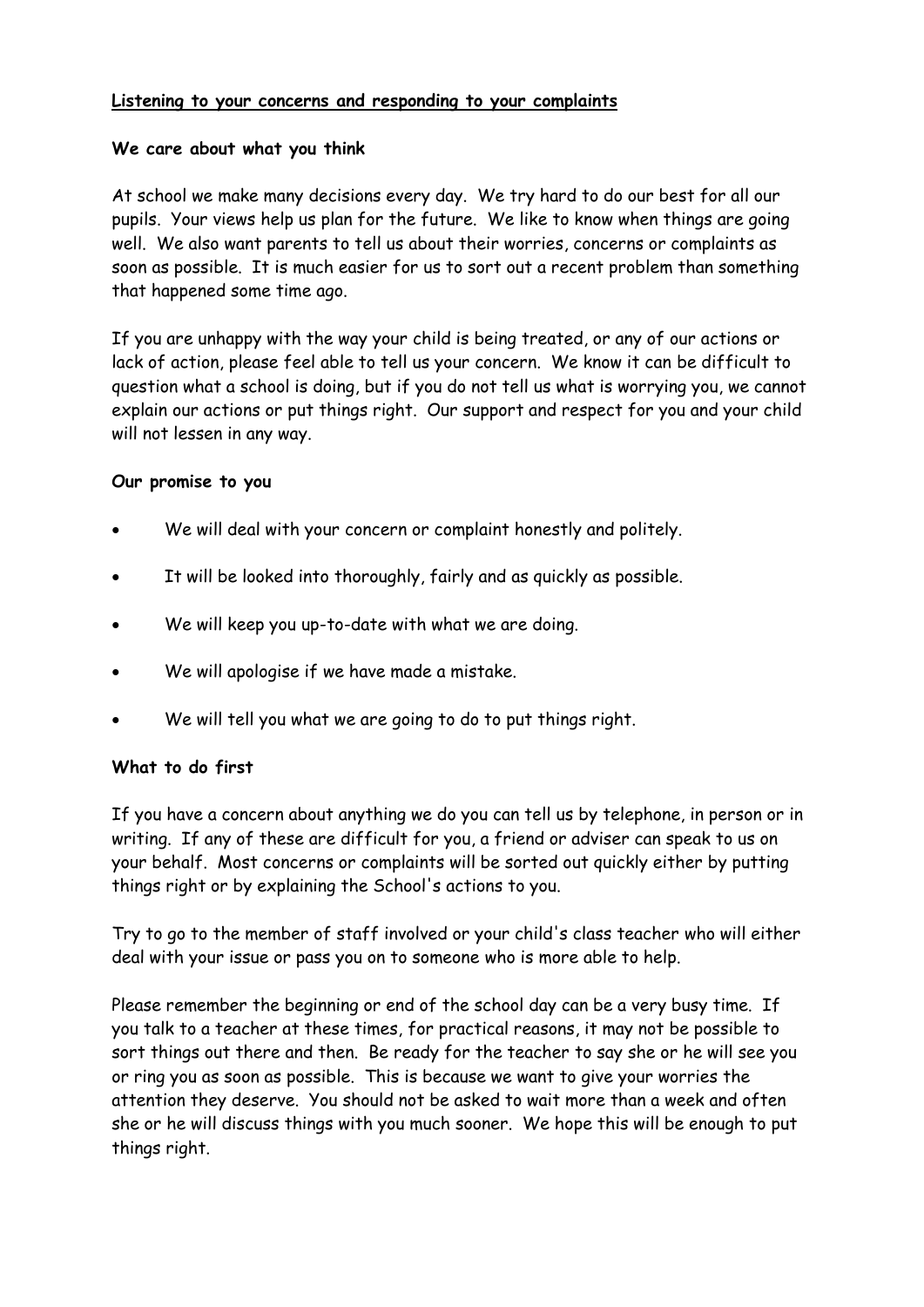Sometimes the teacher will send you a brief note after the phone call or meeting with details of what we are doing about your concern.

### **Making a complaint**

If you have already told us about a concern but are not satisfied with how we have responded, you may wish to make a complaint.

We have a complaints procedure to make sure we respond to complaints in the best possible way. Our aim is to resolve complaints as quickly and as effectively as possible.

The complaints procedure will tell you exactly what will happen and how long it should all take. If you want to look at it before speaking to us please contact the school office who will be happy to give you a copy.

The procedure has three stages. We have time limits in our complaints procedure to make sure that complaints are dealt with as quickly as possible.

The first stage is an informal stage. At this stage, we would like you to put your complaint first to the member of staff involved. If this is not possible, please go to a more senior member of staff or the Headteacher*.* S/he will either meet you or, if you prefer, discuss your complaint on the phone.

If your concern involves the Headteacher*,* you should put your complaint to the Chair of Governors via the School.

We hope very much that your complaint will be resolved at this informal stage, but if you are still not satisfied, you can complain formally to *(name of Headteacher).* Please try to do this not more than 20 school days after getting a note explaining the teacher's response to your complaint. If we have not heard from you by then, we will assume that you do not want to take things any further. If the Headteacher has already been involved you can complain formally to the Chair of Governors*.*

At the formal stage, the Headteacher (or Chair of Governors, if appropriate) will fully investigate if necessary and arrange to discuss your complaint with you, and then send you a letter with an explanation of the actions the School will take.

Generally complaints are sorted out at the informal or formal stages, but occasionally complainants still feel dissatisfied and if so have a right to appeal against the outcome of the formal stage to the Complaints Appeals Committee of the Governing Body.

If you are not happy with the outcome of the formal stage you must let us know not more than 20 school days after getting a letter from the Headteacher explaining the school's response to your complaint, that you wish to go to the next Stage. If the Clerk of Governors has not heard from you by then, we will assume that you do not want to take things any further.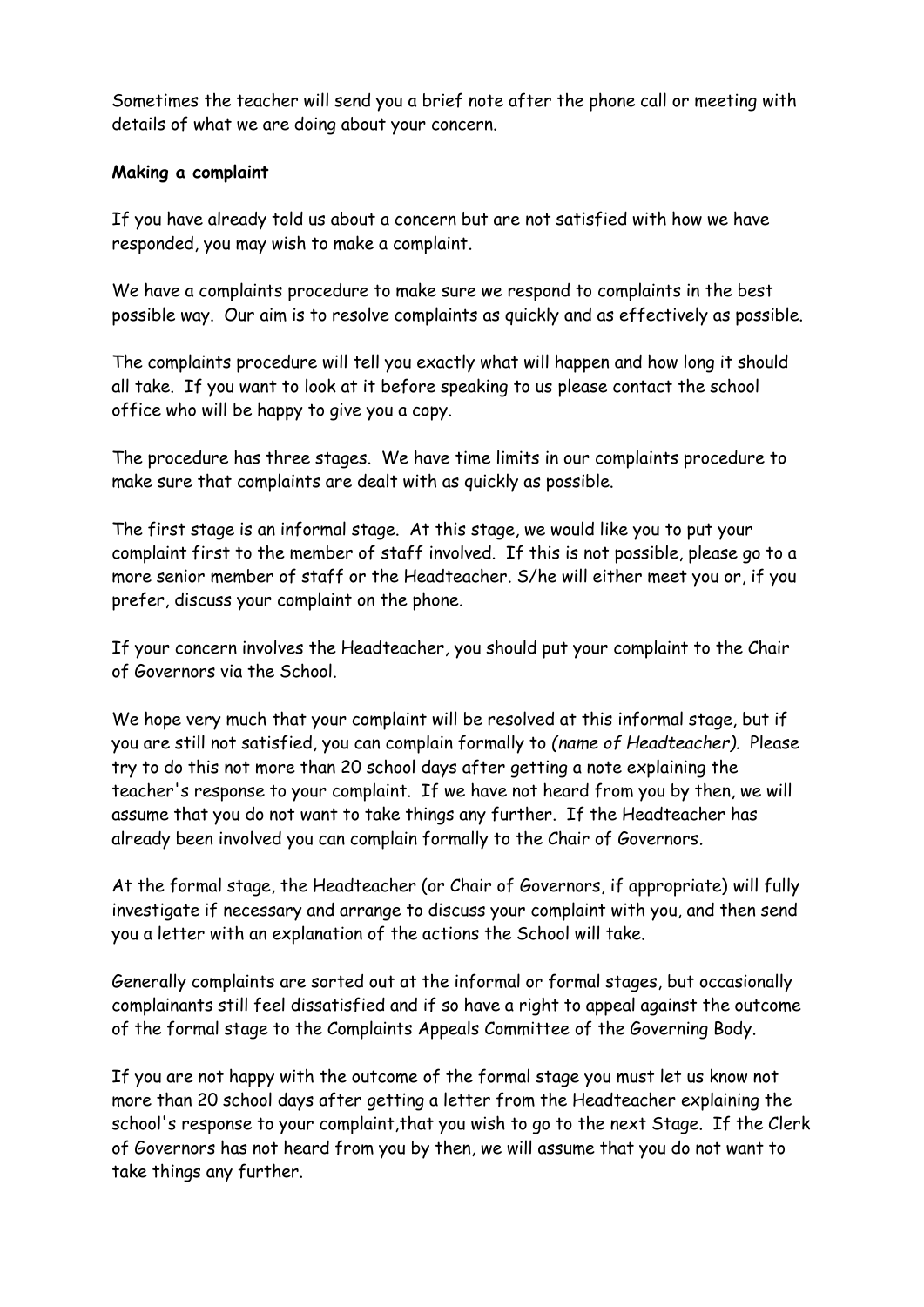Arrangements for a meeting of the Complaints Appeals Committee will be made by the Clerk to Governors.

We hope very much that our complaints procedure will resolve all complaints in the School but a parent who is not satisfied may refer certain complaints to Ofsted. Any complainant who is not satisfied with the outcome of the Complaints Appeals Committee's consideration may take the complaint to the Secretary of State for Education and Skills.

We keep copies of all correspondence about concerns and complaints. These will be treated with the utmost confidence. You and your child have a legal right to have a copy of your child's school records.

All complaints are reported in general terms to the School's Governing Body to enable the School to learn from them.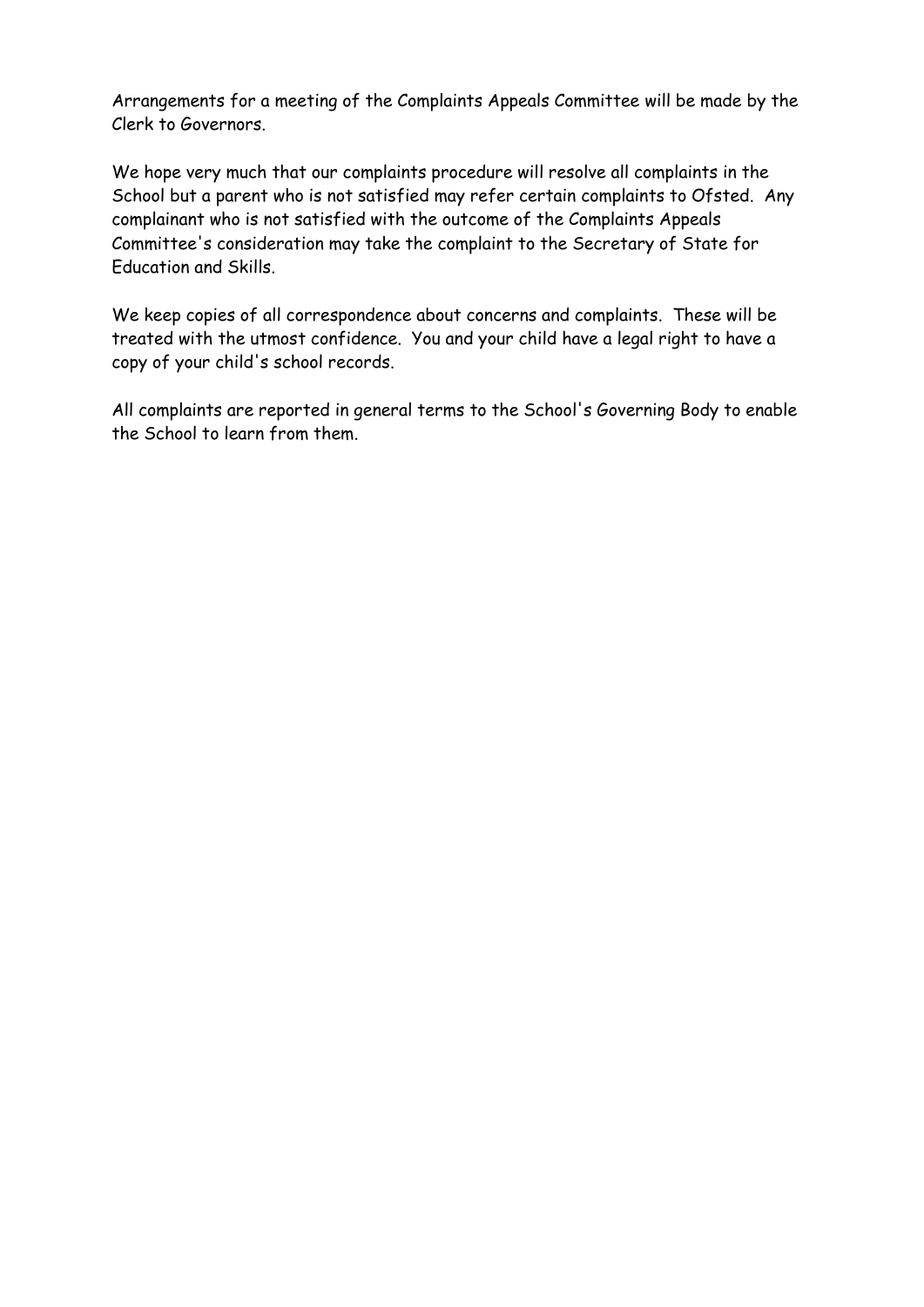# **The Complaints Appeals Committee of the Governing Body**

The Governing Body is required by the Education Act 2002 to have a complaints procedure relating to the School and its provision of services and facilities and to publicise those procedures. These procedures cover all complaints not covered by other statutory complaints procedures.

The Governing Body must also establish a Complaints Appeals Committee. The committee terms of reference, membership and clerking arrangements are established by the whole Governing Body.

## **Governing Body Complaints Appeals Committee**

## **Membership**

The Committee will consist of a minimum of three governors. Neither the Headteacher nor the Chairman of Governors will be member of the Committee as they may have been involved in the matter under consideration at an early stage.

The Chairman of the Committee will be elected by the Committee.

Committee members must be impartial and have no prior involvement with the complaint or circumstances surrounding it.

# **Meetings**

Meetings will be held when required to consider formal appeals.

## **Function**

Wherever possible the Governing Body would wish to see complaints resolved at an informal stage however,

- a) The main function of the Committee will be to undertake the duties of the Governing Body in the consideration of formal complaints.
- b) Complaints covered by statutory procedures will not be considered by this Committee.
- c) The Committee will seek advice from the Senior Area Human Resources or the Governor Services Manager
- d) In considering the complaint the Complaints Appeals Committee will
	- consider the written materials;
	- consider the complaint and the Headteacher's (or Chair's) action;
	- invite the Headteacher or Chair of Governors (as appropriate) and the complainant to the meeting;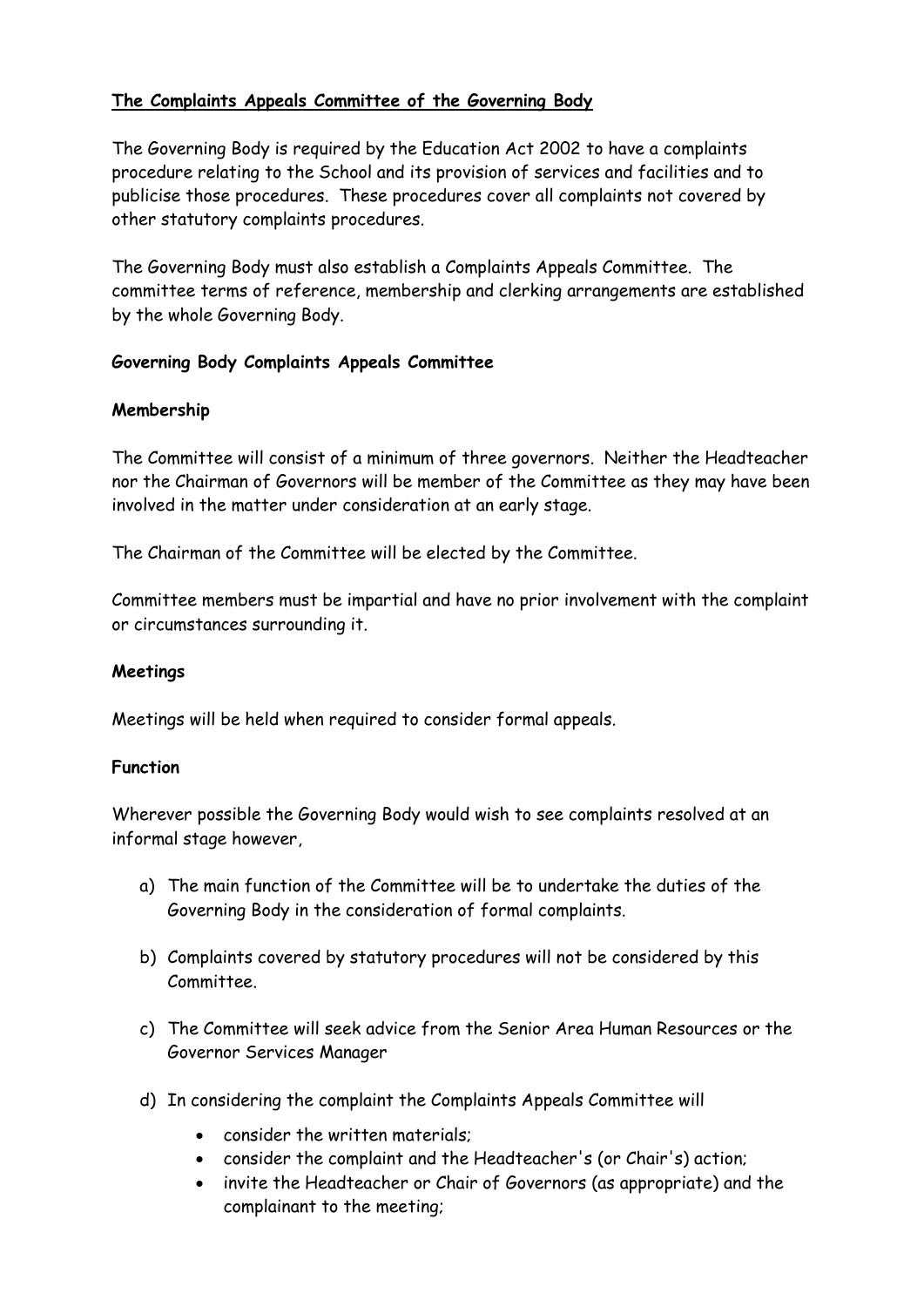seek advice and support as necessary;

At the end of their consideration, the Committee will decide whether to:

- determine whether to dismiss or uphold the appeal in whole or part;
- where the complaint is upheld, decide on appropriate action;
- advise the complainant and Headteacher (Chair) of its decision;
- advise the complainant of any further action they may wish to take if they remain dissatisfied;
- arrange for amendments to be made to the School's Complaints Register and for the matter to be reported, in general terms, to the Governing Body.

## **The Chair of the Committee**

The Chair of the Committee has a key role, ensuring that:

- the remit of the Committee is explained to the parties and each party has the opportunity of putting their case without undue interruption;
- key issues are addressed;
- key findings of fact are made;
- parents and others who may not be used to speaking at such a hearing are put at ease;
- the rules of natural justice are followed;
- the complainant is notified of the panel's decision, in writing with details of any further rights of appeal; and
- the Governing Body are notified of any changes to procedure or reviews of policy recommended by the Committee.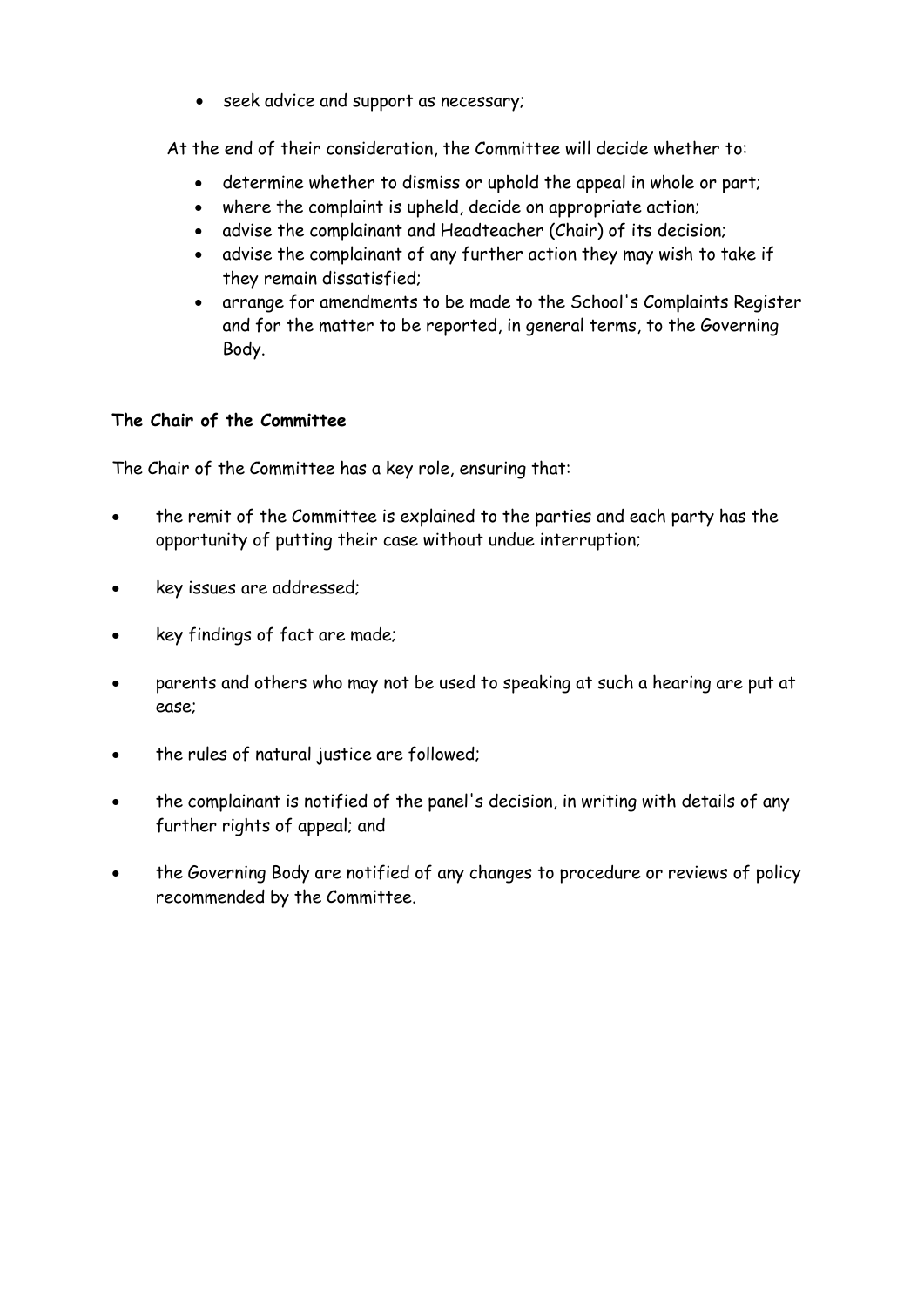# **Complaints Appeals Committee Meeting – suggested procedure**

- Whilst the meeting of the Complaints Appeals Committee is a formal meeting its conduct should be as informal as possible.
- The Complaints Appeals Committee meeting will be convened by the Clerk to the Committee at a date, time and venue convenient to all parties.
- The Clerk to the Committee will distribute the Headteacher's/Chair of Governors' Report to the Committee at least 7 days in advance of the meeting.
- The complainant and Headteacher/Chair of Governors may each be accompanied by a representative or friend.
- In the case of a complaint against a member of staff, the member of staff against whom the complaint was made and/or his representative or friend will be entitled to attend the Complaints Appeals Committee meeting.
- The complainant and the Headteacher/Chair of Governors may request witnesses to be called to provide evidence. Witnesses may be allowed at the discretion of the Committee and will only attend for the part of the meeting in which they give evidence.
- The Chair of the Committee is responsible for the conduct of the meeting.
- After introductions, the complainant is invited to present their case and any supporting documents to the committee. If appropriate, the complainant's witnesses will be heard at this point.
- The Headteacher/Chair of Governors will be entitled to question the complainant and any witnesses.
- The Headteacher/Chair of Governors will present his/her report on the investigation to the Committee, together with any supporting documents and any actions taken to resolve the complaint.
- The complainant or his/her representative will be entitled to question the Headteacher and any witness.
- The Committee may ask questions at any point.
- Any reasonable request for an adjournment should be allowed at the discretion of the Chair.
- The complainant is then invited to sum up their complaint.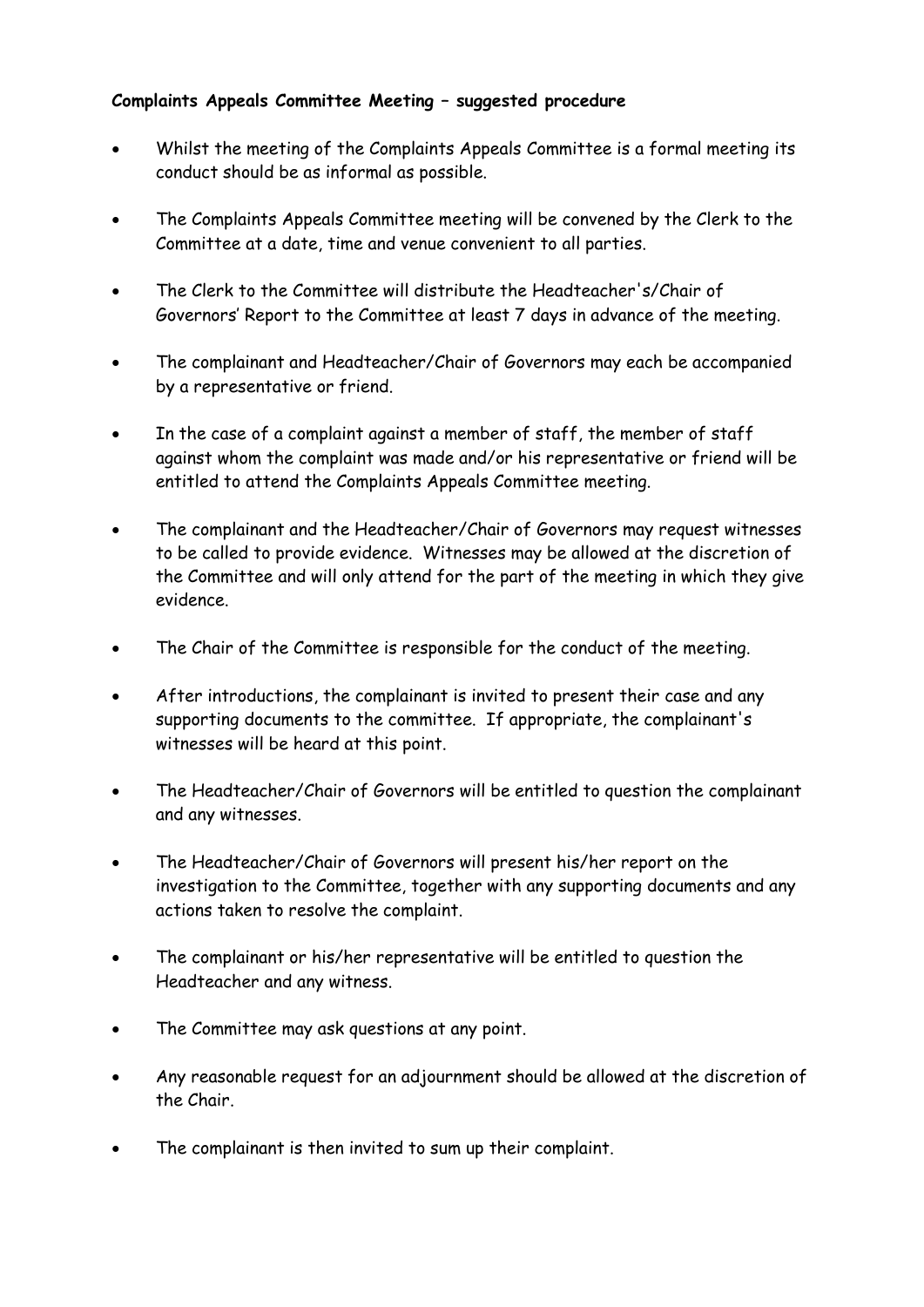- The Headteacher/Chair of Governors is then invited to sum up the School's response to the complaint.
- The Chair explains the arrangements for notifying both parties of the outcome of the meeting.
- Both parties then leave the meeting to allow the Committee to reach a decision.

## **Table A: Membership of Complaints Appeals Committee and other Committees**

Because the business/decision of one committee may lead into consideration by another committee, membership of some committees must not overlap. The shaded blocks below indicate where membership must not overlap with the committee in Column 1.

| Column 1                               | <b>Staff</b><br>Discipline/<br><b>Dismissal</b> | <b>Staff</b><br>Discipline/<br><b>Dismissal</b><br><b>Appeals</b> | <b>Complaints</b><br>Appeals | Grievance | Pay |
|----------------------------------------|-------------------------------------------------|-------------------------------------------------------------------|------------------------------|-----------|-----|
| Staff Discipline/<br>Dismissal         |                                                 |                                                                   |                              |           |     |
| Staff Discipline/<br>Dismissal Appeals |                                                 |                                                                   |                              |           |     |
| Complaints<br>Appeals                  |                                                 |                                                                   |                              |           |     |
| Grievance                              |                                                 |                                                                   |                              |           |     |
| Pay                                    |                                                 |                                                                   |                              |           |     |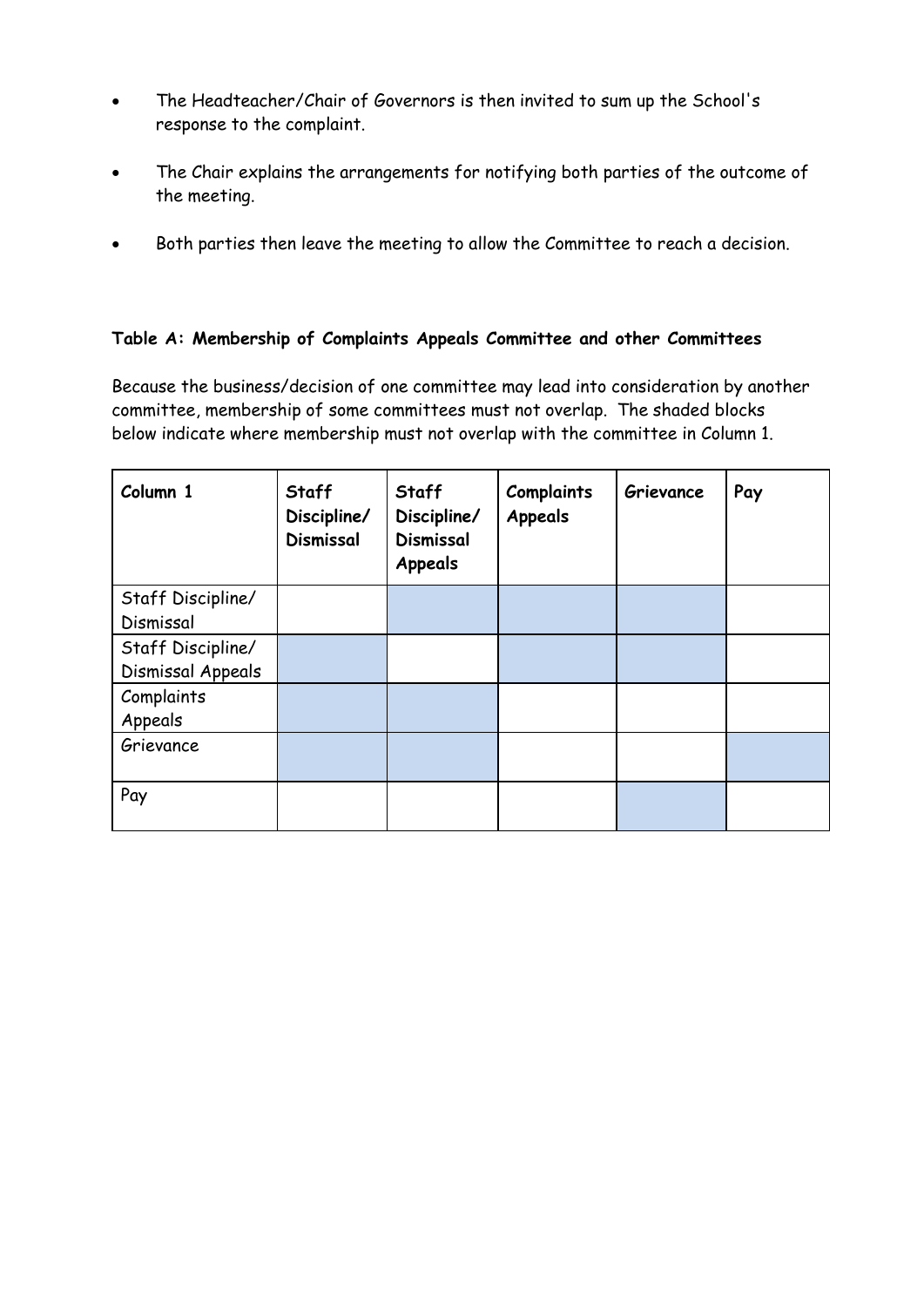# **The role of the Clerk to the Governing Body and the Clerk to the Complaints Appeals Committee**

The Clerk to the Governing Body or the Clerk to the Complaints Appeals Committee is appointed by the Governing Body to provide:

- administrative support for the meeting, including convening it;
- record keeping for the meeting and minutes of the meeting; and
- procedural advice and guidance.

The role and responsibilities of the Complaints Appeals Committee Clerk are therefore to:

- ensure that the Governing Body has adopted a Complaints Procedure for the school;
- ensure that the Governing Body has appointed governors to the Complaints Appeal Committee and that those governors understand the policy and procedures and their role;
- maintain current membership and contact details for the Committee;
- ensure that the Complaints Appeals Committee has agreed terms of reference;
- advise complainants, the Chair of Governors and Headteachers on the appropriate action to be taken when notified of a complaint;
- advise the Chair of Governors and Complaints Appeal Committee members of appropriate sources of support;
- act in accordance with the procedures;
- convene and produce a record of the meeting of the Complaints Appeals Committee;
- offer procedural advice at the meeting; and
- following the instructions of the Committee, take the necessary action:
	- a) notify the complainant in writing of the outcome of the meeting and the next stage of the process should they wish to pursue the matter further;
	- b) advise the Headteacher (Chair) of the outcome and of any further action to be taken;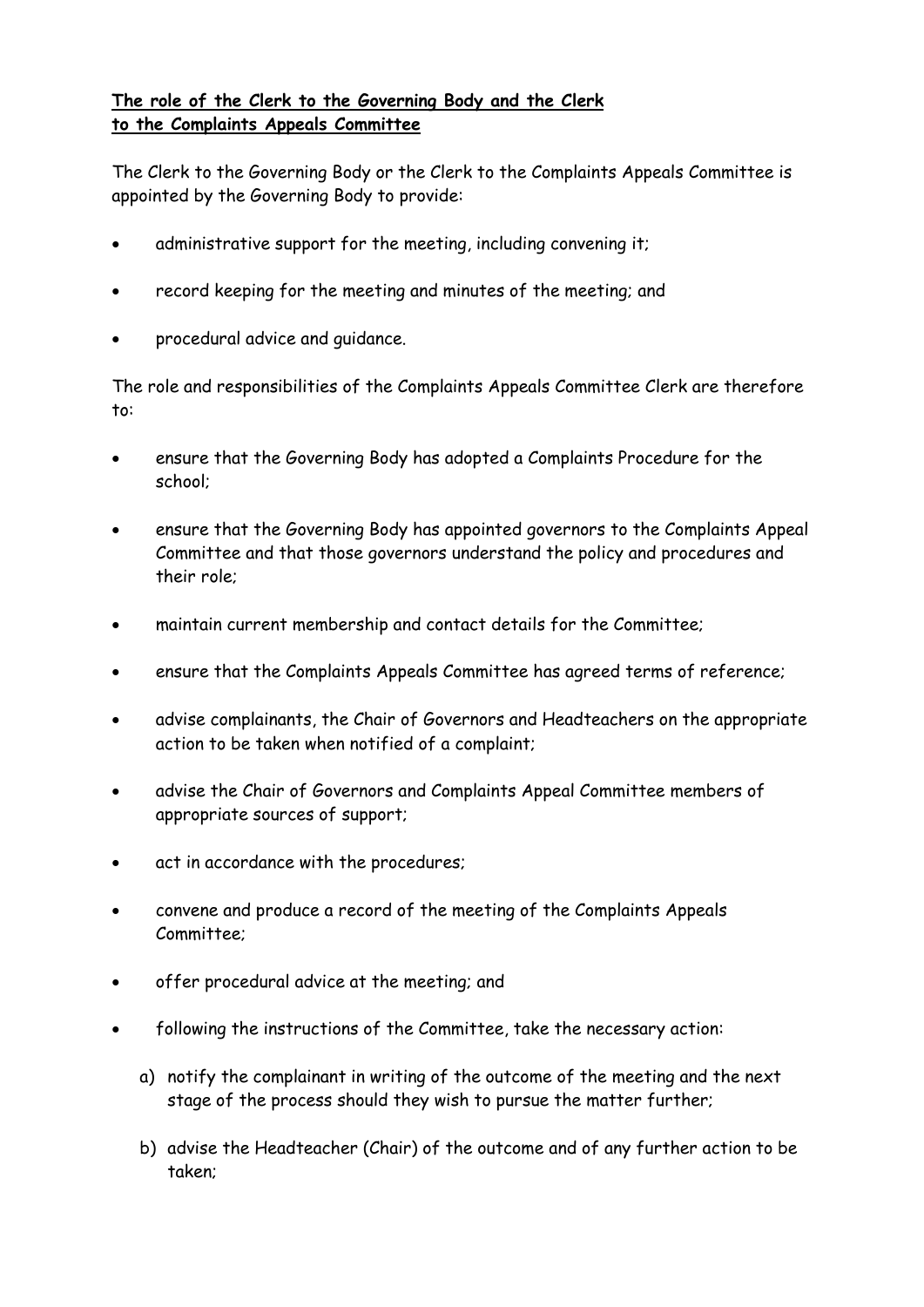- c) complete the Complaints Appeals Committee meeting minutes and arrange for the Governing Body to be notified in general terms of the complaint and of any further action to be taken; and
- d) arrange for the School's Complaints Register to be updated.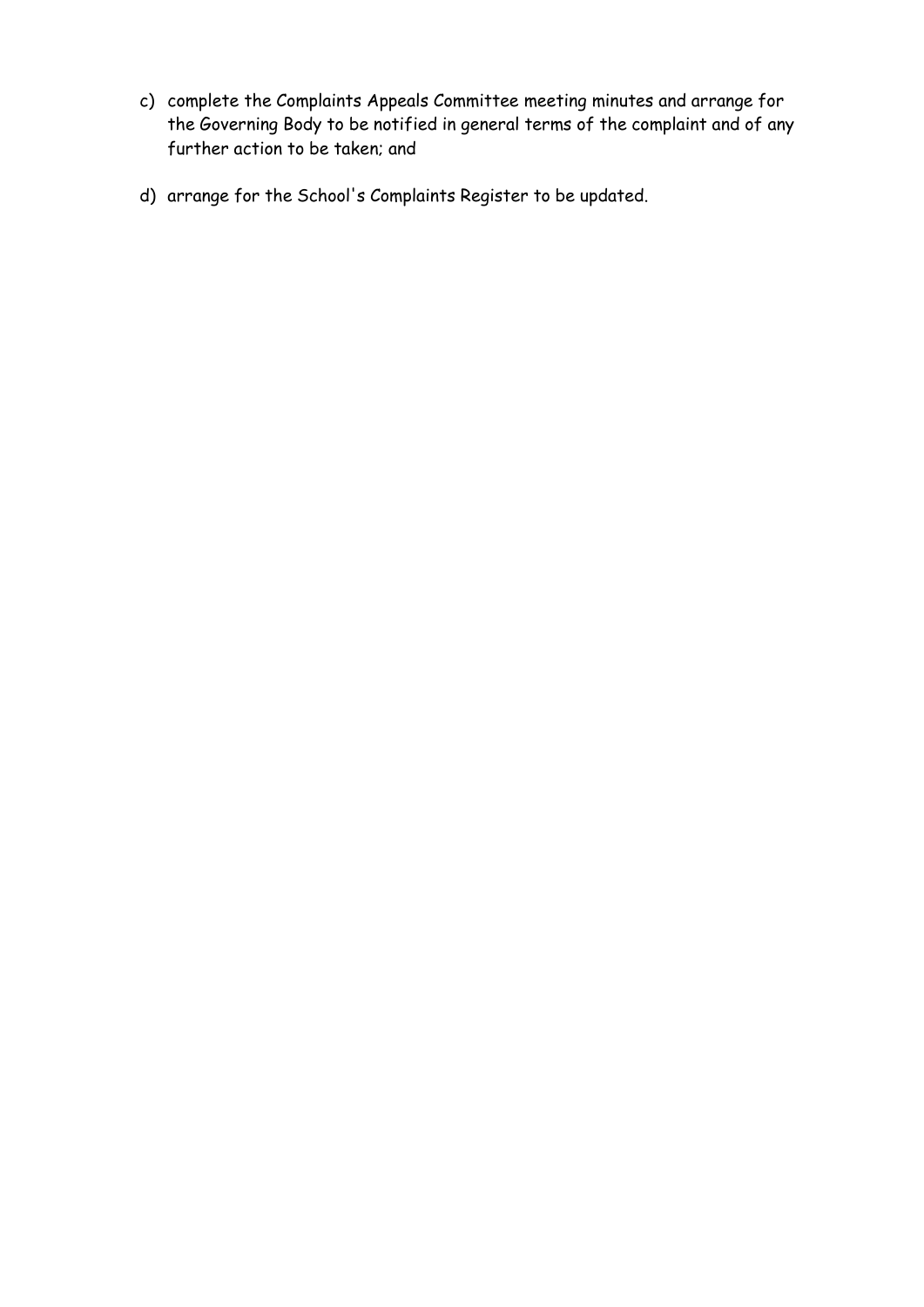## **Investigating a Complaint - Procedures**

**Note**: The general principles within this procedure can be used for any investigation.

## **1. Context**

The Headteacher or Chair of Governors, as appropriate will:

- follow the Governing Body's agreed procedures;
- if the complaint is against the Headteacher, the Chair of Governors should seek advice from either the Senior Area Human Resources Officer or Diocesan Officer, as appropriate;
- keep the member of staff informed;
- arrange for a full investigation of the complaint and prepare a report on the investigation;
- advise the complainant of the outcome and of the next stage if they remain dissatisfied;
- consider any further action; and
- inform the member of staff in writing of any subsequent action he/she intends to take.

## **2. Introduction**

The investigation should be started as soon as possible after the receipt of the complaint and normally be completed within 20 school days.

- 2.1 An investigation is a fact-finding exercise with the aim of obtaining, as far as possible, a fair and balanced picture through a written record. The aim is not to prove or disprove a complaint.
- 2.2 Undertakings of confidentiality should not be given to either a person making a complaint or to those interviewed. Evidence compiled in the investigation may be made available to the parties in any subsequent hearing and those giving evidence in the investigation should be so informed.
- 2.3 At this stage, in addition to the written complaint, the complainant will need to be interviewed as part of the investigation. **If it becomes clear during the investigation that the issues are serious he/she should make a referral, as appropriate to Children's Social Care Group, Resources**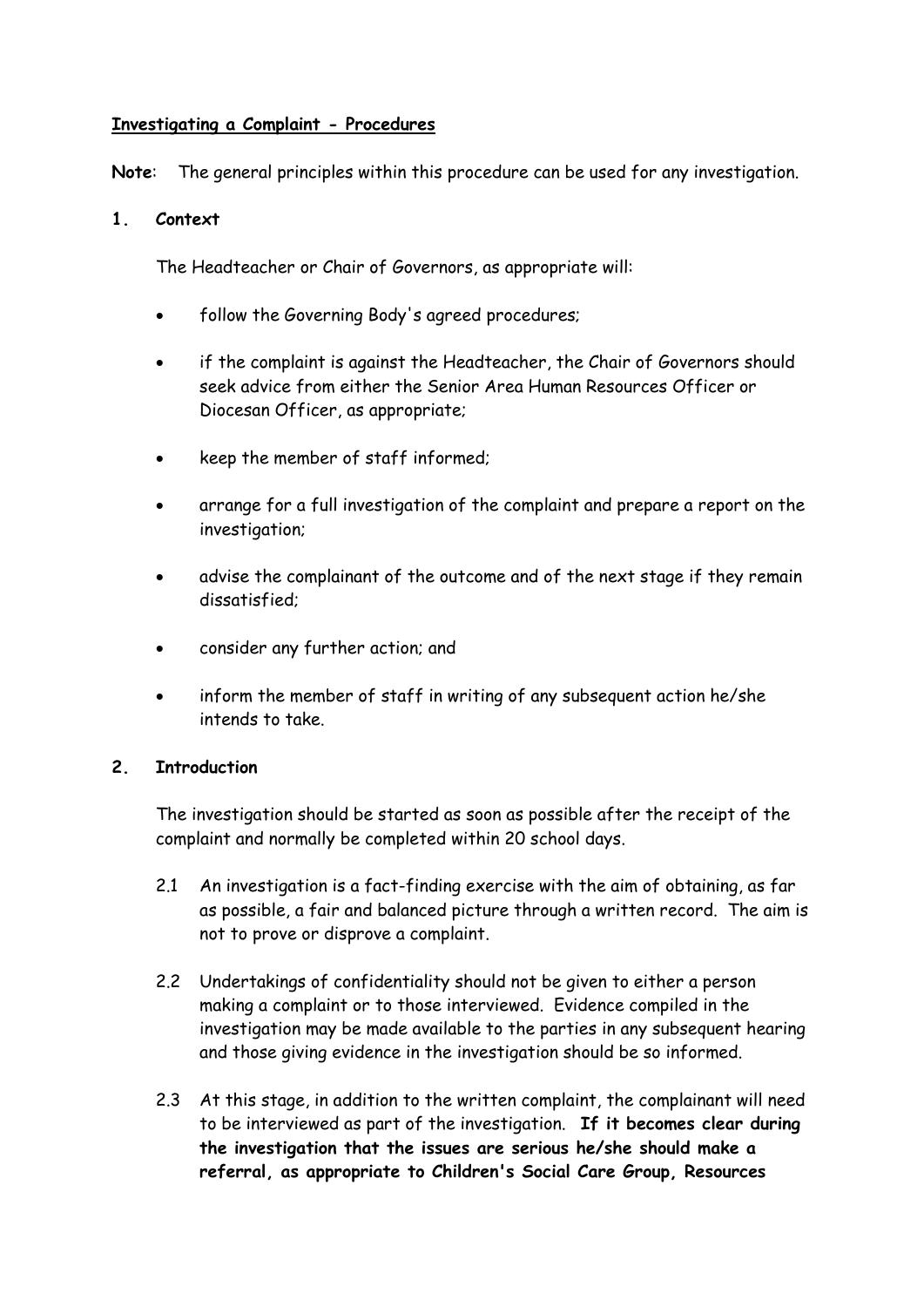**Directorate, or the Police. In such cases the investigation should not proceed.**

## **3. Preliminary stages**

- 3.1 Where appropriate, the person undertaking the investigation should seek specialist advice as necessary from the Senior Area Human Resources Officer*,* Governor Services Manager*,* Diocesan*/*Church Authority Officer and familiarise him/herself with any relevant procedures and guidelines.
- 3.2 The person investigating should:
	- define areas to be investigated;
	- draw up a provisional list of those to be interviewed and a list of topics to be discussed, extended as required during the investigation; and
	- check corroborative evidence.

## **4. The investigation process**

4.1 Interviews should be carried out as soon as possible. A statement should be taken from each person, signed and dated. The person carrying out the investigation should have access to assistance as necessary to make the record. A suitable venue and time should be selected to encourage cooperation and the opportunity to be accompanied, by a friend or representative of a professional association/trade union, should be offered. At the beginning of an interview, a general explanation of the purpose of the investigation should be provided. If children are to be interviewed, this will need to be handled with sensitivity and care.

## **5. Interviewing the subject of a complaint**

- 5.1 The point at which this occurs will depend upon the nature of the complaint and the investigation process. It may be necessary to interview the member of staff first and again, following interviews with other persons, to seek a formal response.
- 5.2 The member of staff should be informed of his/her right to take advice and be represented by a friend or representative.
- 5.3 The member of staff should be invited to respond to the complaint and to make a statement. The member of staff has the right to respond, to decline to respond, to reserve a response whilst seeking advice or to request an adjournment to consider a response.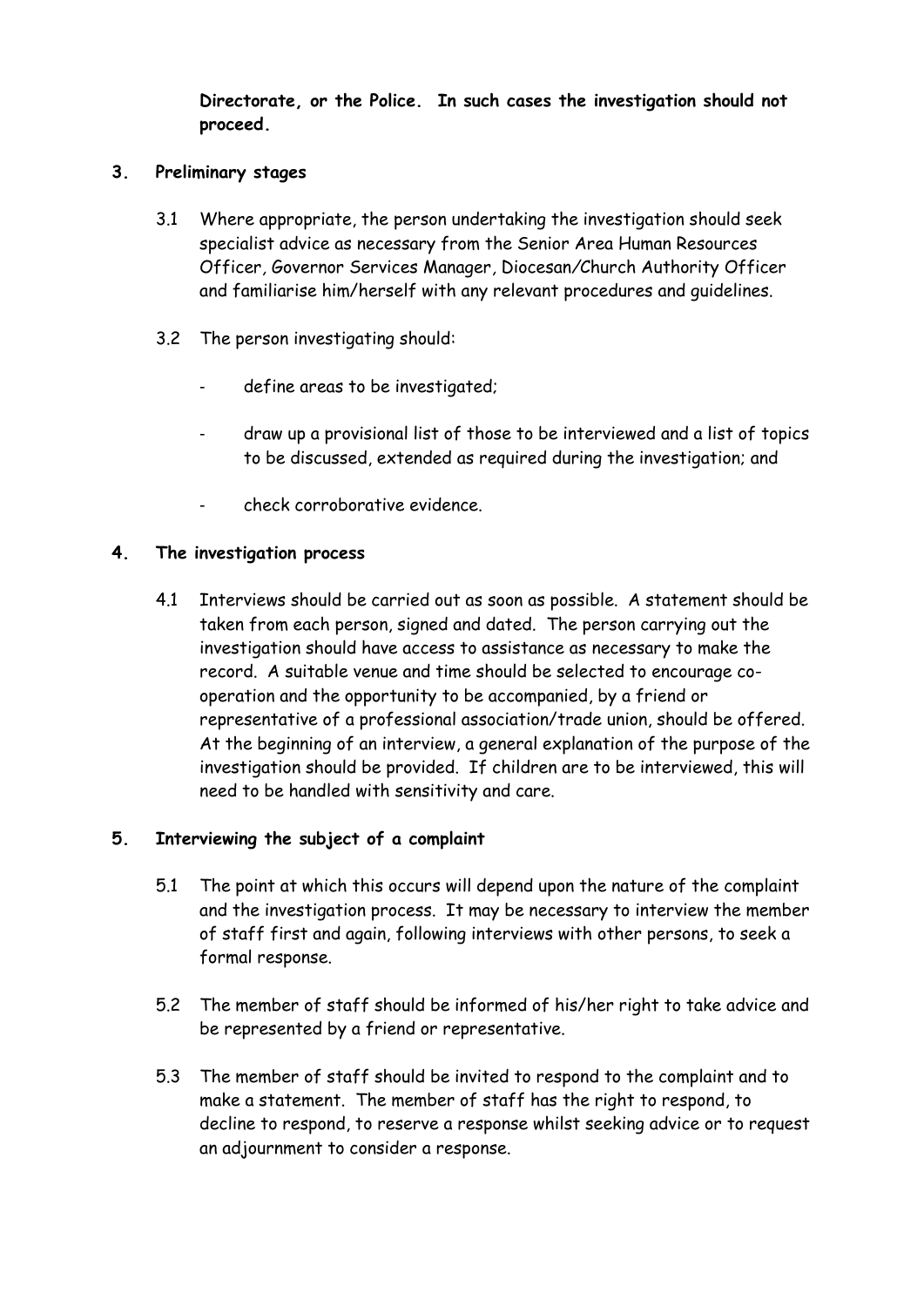- 5.4 Full notes should be taken of the interview and the member of staff invited to read and sign them as a true record after the interview. A copy of the notes will be given to the member of staff.
- 5.5 The member of staff should be invited to identify any persons who may have information relevant to the investigation. These names should be added to the list of those to be interviewed.

## **6. Interviewing witnesses/others**

- 6.1 Witnesses may be interviewed as part of the investigative process of the complaints procedure.
- 6.2 They should be made aware of the nature of the complaint and of the process to be followed.
- 6.3 Interviews should take place at a convenient time and venue for the person being interviewed, who may bring a friend or representative with them.
- 6.4 They should be asked to give their factual account of the incident(s) leading to the complaint.
- 6.5 Full notes should be taken of the interview and the witness invited to read and sign them as a true record of the interview. A copy of the notes will be provided to them.

## **7. Compiling a report**

- 7.1 When all the relevant persons have been interviewed and all the relevant issues explored, the investigation is complete. The details obtained and the statements taken should then be compiled into a report.
- 7.2 Consideration should again be given as to whether there are serious matters which should be referred to Children's Integrated Services Group, Resources Directorate, or the Police. If there is such a referral, **further proceedings at school level should be held in abeyance immediately.**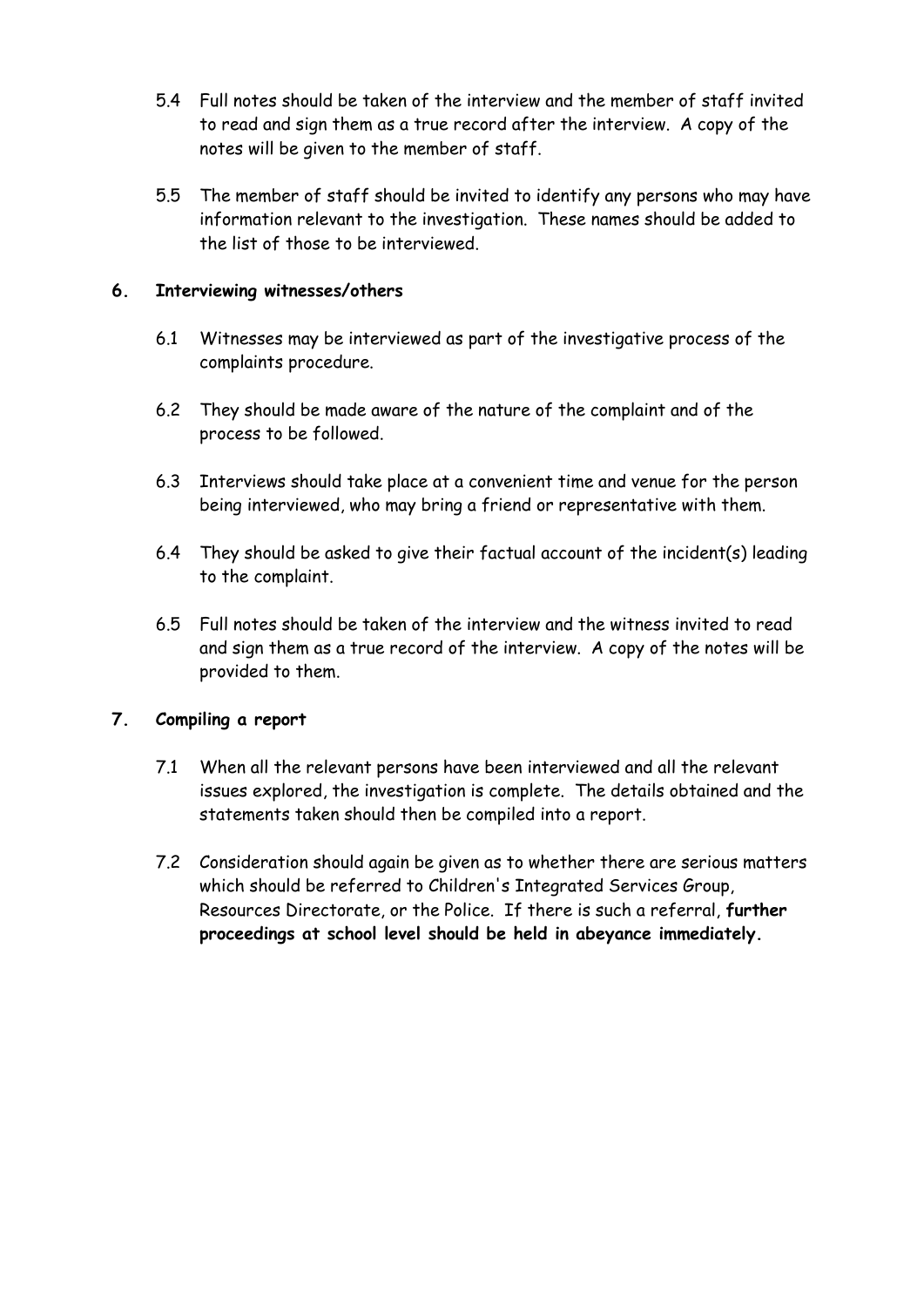# **Complaints about members of staff**

These will usually be dealt with under the Schools Complaints Procedures, except where allegations relate to criminal activity, financial or accounting irregularities, or allegations relating to the abuse of children. Headteachers/Chairs of Governors should seek advice from the Senior Area HR Manager and/or Diocesan Church Authority Officer.

If the complaint is about a member of staff he/she will:

- be informed in detail of the complaint;
- be provided with a copy of any written complaint;
- be invited to respond and make a statement;
- be reminded they may seek advice from their professional association/ union or other adviser before responding;
- be given a copy of the complaints procedure;
- be advised of any response/explanation to be made to the complainant;
- be advised of whether the complainant accepts the response;
- be offered appropriate counselling or guidance; and
- be informed when the complaint is resolved, of any subsequent actions intended, including any action under the disciplinary and competence procedures.